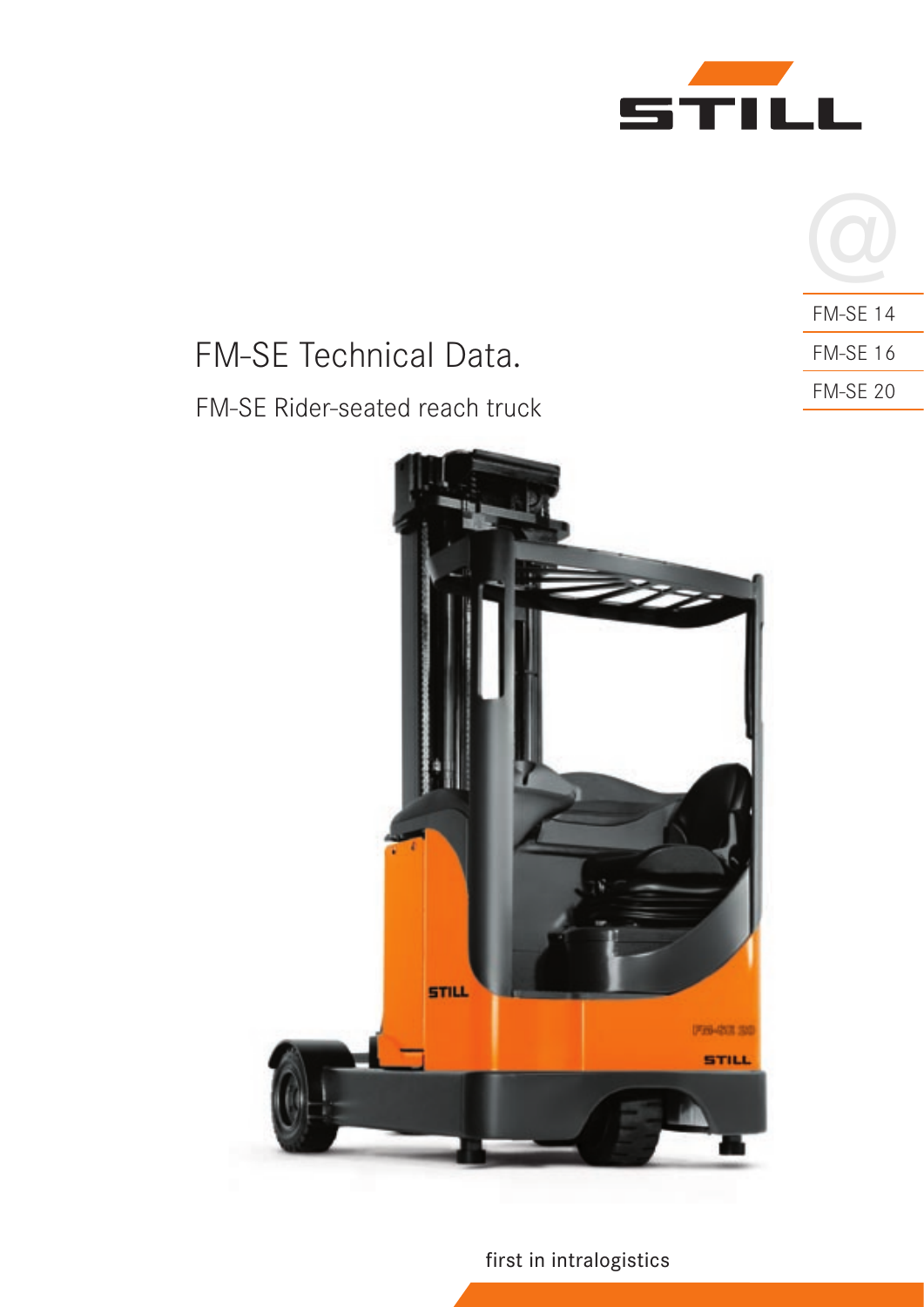This specification sheet to VDI Guidelines 2198 only gives the technical figures for the standard truck. Different tyres, other masts, additional equipment etc. could give different figures.

|                  | 1.1  | Manufacturer                                                                    |                |             | STILL                 | STILL                 | STILL                 |
|------------------|------|---------------------------------------------------------------------------------|----------------|-------------|-----------------------|-----------------------|-----------------------|
|                  | 1.2  | Manufacturer's model designation                                                |                |             | FM-SE 14              | <b>FM-SE 16</b>       | <b>FM-SE 20</b>       |
|                  | 1.3  | Drive (electric, diesel, petrol, LPG)                                           |                |             | Electric              | Electric              | Electric              |
| Characteristics  | 1.4  | Operation (hand, pedestrian, stand on, rider seated)                            |                |             | Rider seated          | Rider seated          | Rider seated          |
|                  | 1.5  | Capacity/load                                                                   | Q              |             | 1400                  | 1600                  | 2000                  |
|                  | 1.6  | Load centre                                                                     | $\mathbb C$    | kg<br>mm    | 600/500               | 600/500               | 600/500               |
|                  |      | Load distance <sup>2</sup>                                                      |                |             | 326                   | 321                   | 471                   |
|                  | 1.8  |                                                                                 | $\mathsf X$    | mm          |                       |                       |                       |
|                  | 1.9  | Wheel base                                                                      | $\vee$         | mm          | 1380                  | 1380                  | 1530                  |
|                  | 2.1  | Truck weight inc. Battery <sup>4</sup>                                          |                | kg          | 3288                  | 3288                  | 3414                  |
| Weights          | 2.3  | Axle load forks back, unladen <sup>4</sup><br>Driver/load end                   |                | kg          | 1962/1326             | 1962/1326             | 2216/1198             |
|                  | 2.4  | Axle load forks forward, laden <sup>4</sup><br>Driver/load end                  |                | kg          | 723/3965              | 675/4213              | 450/4964              |
|                  | 2.5  | Axle load forks back, laden 4<br>Driver/load end                                |                | kg          | 1697/2991             | 1738/3150             | 2016/3398             |
|                  | 3.1  | Tyres (rubber, Polyurethane, Superelastic)<br>Driver/load end                   |                |             | C/SE                  | C/SE                  | C/SE                  |
| Wheels/chassis   | 3.2  | Tyre size, driver's end                                                         |                |             | $18 \times 8 - 121/8$ | $18 \times 8 - 121/8$ | $18 \times 8 - 121/8$ |
|                  | 3.3  | Tyre size, load end                                                             |                |             | 180/60-10             | 180/60-10             | $200/50 - 10$         |
|                  | 3.5  | Number of wheels (x=driven)<br>Load/driver's end                                |                |             | 2/1 x                 | 2/1 x                 | 2/1 x                 |
|                  | 3.6  | Track width, driver's end                                                       | $b_{10}$       | mm          | $\mathbf 0$           | $\mathbf 0$           | $\mathsf{O}\xspace$   |
|                  | 3.7  | Track width, Load end                                                           | $b_{11}$       | mm          | 1245                  | 1245                  | 1265                  |
|                  | 4.1  | Mast/carriage tilt, forward/back                                                |                | $\circ$     | 2/4                   | 2/4                   | 2/4                   |
|                  | 4.2  | Height, mast lowered <sup>1</sup>                                               | h <sub>1</sub> | mm          | 2225                  | 2225                  | 2225                  |
|                  | 4.3  | Free lift <sup>1</sup>                                                          | h <sub>2</sub> | mm          | 1361                  | 1361                  | 1361                  |
|                  | 4.4  | Lift <sup>1</sup>                                                               | h <sub>3</sub> | mm          | 4955                  | 4955                  | 4955                  |
|                  | 4.5  | Height, mast raised <sup>1</sup>                                                | h <sub>4</sub> | mm          | 5695                  | 5695                  | 5395                  |
|                  | 4.7  | Height over overhead guard (cab)                                                | h <sub>6</sub> | mm          | 2246                  | 2246                  | 2246                  |
|                  | 4.8  | Seat height/platform height                                                     | h <sub>7</sub> | mm          | 1076/1166             | 1076/1166             | 1076/1166             |
|                  |      | 4.10 Height of straddle arms or load wheel casing                               | h <sub>8</sub> | mm          | 476                   | 476                   | 476                   |
|                  |      | 4.19 Overall length                                                             | $\mathbf{L}$   | mm          | 2506                  | 2511                  | 2511                  |
|                  |      | 4.20 Length including fork backs <sup>2</sup>                                   | $\vert_2$      | mm          | 1356                  | 1361                  | 1361                  |
|                  | 4.21 | Overall width                                                                   | b1/2           |             | 1234/1366             | 1234/1366             | 1234/1470             |
|                  |      | 4.22 Fork dimensions                                                            |                | mm          | 40 x 80 x 1150        | 45 x 100 x 1150       | 45 x 100 x 1150       |
| Basic dimensions |      | 4.23 Fork carriage DIN 15173, Class/Form A, B                                   | s/e/           | mm          | 2/A                   | 2/A                   |                       |
|                  |      |                                                                                 |                |             | 776                   | 776                   | 2/A<br>776            |
|                  |      | 4.24 Fork carriage width, top/bottom                                            | b <sub>3</sub> | mm          |                       |                       |                       |
|                  |      | 4.25 Outside fork width, minimum/maximum                                        | b <sub>5</sub> | mm          | 216/597               | 216/597               | 216/597               |
|                  |      | 4.26 Width between straddle arms/load surfaces                                  | b <sub>4</sub> | mm          | 922                   | 922                   | 922                   |
|                  |      | 4.28 Reach <sup>2</sup>                                                         | $\vert_4$      | mm          | 594                   | 594                   | 744                   |
|                  |      | 4.31 Floor clearance with load under mast                                       | m <sub>1</sub> | mm          | 90                    | 90                    | 90                    |
|                  |      | 4.32 Floor clearance, centre of wheel-base                                      | m <sub>2</sub> | mm          | 145                   | 145                   | 145                   |
|                  |      | 4.33 Working aisle width with 1000 x 1200 pallet crossways <sup>2</sup>         | Ast            | mm          | 2785                  | 2789                  | 2833                  |
|                  |      | 4.34 Working aisle width with Palette 800 x 1200 pallet lengthways <sup>2</sup> | Ast            | mm          | 2844                  | 2849                  | 2865                  |
|                  |      | 4.35 Turning radius                                                             | W <sub>a</sub> | mm          | 1683                  | 1683                  | 1833                  |
|                  |      | 4.37 Length over straddle arms                                                  | $\vert$        | mm          | 1912                  | 1912                  | 2062                  |
|                  | 5.1  | Travel speed laden/unladen <sup>45</sup>                                        |                | km/h        | 12.5/12.5             | 12.5/12.5             | 12.5/12.5             |
|                  | 5.2  | Hoist speed laden/unladen <sup>5</sup>                                          |                | m/s         | 0.42/0.66             | 0.40/0.66             | 0.32/0.51             |
|                  | 5.3  | Lowering speed laden/unladen <sup>4</sup>                                       |                | m/s         | 0.56/0.50             | 0.56/0.50             | 0.56/0.52             |
|                  | 5.4  | Reach speed laden/unladen <sup>4</sup>                                          |                | m/s         | 0.15/0.15             | 0.15/0.15             | 0.15/0.15             |
| ormance data     | 5.7  | Gradeability laden/unladen                                                      |                | $\%$        | 4.5/8.2               | 4.5/8.2               | 4.5/8.2               |
| ෫                | 5.8  | Max. gradeability laden/unladen                                                 |                | $\%$        | 10/10                 | 10/10                 | 10/10                 |
|                  | 5.9  | Acceleration time laden/unladen (over 10 m) <sup>5</sup>                        |                | $\mathbb S$ | 5.5/4.8               | 5.5/4.8               | 5.8/5.0               |
|                  |      | 5.10 Service brake                                                              |                |             | generator/hyd.        | generator/hyd.        | generator/hyd.        |
|                  | 6.1  | Drive motor, rating S2 = 60 min                                                 |                | kW          | 6.5                   | 6.5                   | 6.5                   |
|                  | 6.2  | Hoist motor, rating at $S3 = 15\%$                                              |                | kW          | 14                    | 14                    | 14                    |
| E-Motor          | 6.3  | Battery to DIN, IEC, Circuit A, B, C                                            |                |             | 43531/254-2 C         | 43531/254-2 C         | 43531/254-2 C         |
|                  | 6.4  | Battery voltage, rated capacity C <sub>5</sub>                                  |                | V/Ah        | 48/560                | 48/560                | 48/560                |
|                  | 6.5  | Battery weight +/- 5% (depends on make)                                         |                |             | 939                   | 939                   | 939                   |
|                  | 6.6  | Energy consumption to VDI cycle                                                 |                | Kg<br>kWh/h |                       |                       |                       |
| Misc             | 8.1  | Drive controller                                                                |                |             | 3 phase               | 3 phase               | 3 phase               |
|                  | 8.2  | Working pressure for attachments                                                |                | bar         | 200                   | 200                   | 200                   |
|                  | 8.3  | Oils flow rate for attachments                                                  |                | 1/min       | 6.5                   | 6.5                   | 6.5                   |
|                  | 8.4  | Sound level at driver's ear <sup>7</sup>                                        |                | dB(A)       | 63                    | 63                    | 63                    |

<sup>1</sup> For other masts see tables

<sup>2</sup> Other battery sizes change these values 4 Other masts can change these values

5 Reduced speeds on request

7 Figures stated are for trucks without cab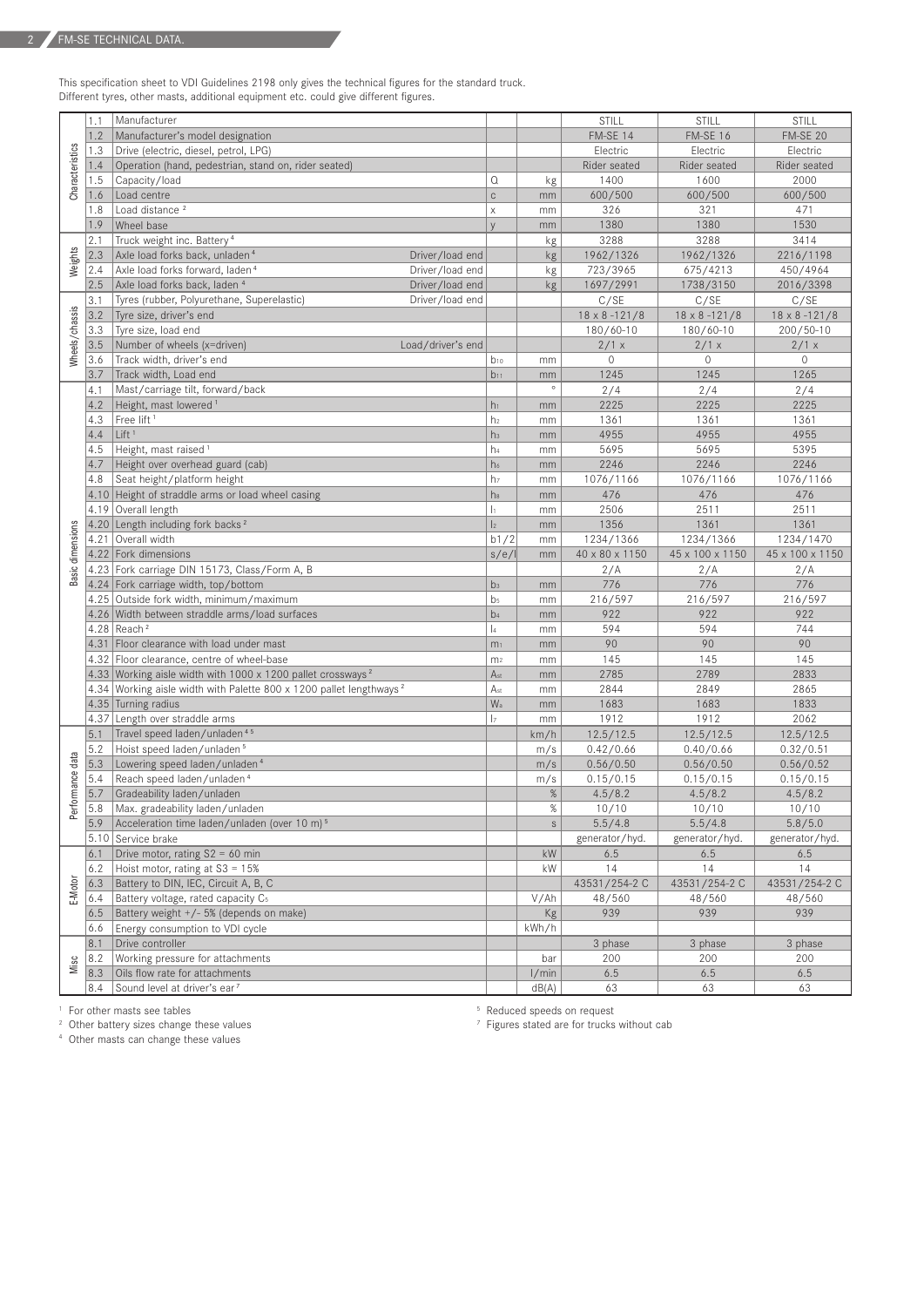|                      |                                                                            | FM-SE 14  | <b>FM-SE 16</b> | <b>FM-SE 20</b> |
|----------------------|----------------------------------------------------------------------------|-----------|-----------------|-----------------|
|                      | Rated capacity kg                                                          | 1.4       | 1.6             | 2.0             |
|                      | Adjustable steering wheel position and longitudinal seat adjustment        | ●         | e               | $\bullet$       |
|                      | Adjustable height luxury seat with lumbar and weight setting               |           |                 | $\bullet$       |
| Driver's compartment | Adjustable height driver's seat with heater                                | O         | O               | O               |
|                      | Driver's compartment with synthetic leather seat                           |           |                 |                 |
|                      | Driver's compartment with cloth seat                                       | O         | O               | O               |
|                      | Clearview mast with optimised view overhead guard                          |           |                 |                 |
|                      | Fingertip control (Hydraulic actuation through 4 individual control levers | ●         | e               | e               |
|                      | Integral storage facilities                                                |           |                 |                 |
|                      | Display: Clear display of active operating states                          | æ         |                 |                 |
|                      | Adjustable steering resistance                                             |           |                 |                 |
| Steering             | Free moving, full electric steering 180°                                   | æ         |                 |                 |
|                      | Redundant steering safety system                                           |           |                 |                 |
|                      | Triplex clearview mast with free lift                                      |           |                 |                 |
|                      | Hydraulic sideshifter with fork tilt                                       |           |                 |                 |
| Mast                 | Mast transition damping                                                    | ●         |                 |                 |
|                      | Clearview fork carriage                                                    |           |                 |                 |
|                      | Noise optimised hydraulic pump                                             | ●         | ●               | e               |
|                      | Auxiliary hydraulics                                                       | O         | O               | O               |
| Hydraulics           | Proportional valve technology for particularly sensitive movements         | ●         | ●               | e               |
|                      | Individual parameter setting option for the hydraulic functions            |           |                 |                 |
|                      | Load wheel tyres - Superelastic                                            | ●         | e               |                 |
|                      | Drive wheel tyre - Rubber                                                  |           |                 |                 |
| Drives               | Maintenance-free 3-phase drives for driving and hoisting                   | ●         | Æ               |                 |
|                      | Fully encapsulated components, not susceptible to dirt and dust            |           |                 |                 |
|                      | Integral current and temperature sensors for function monitoring           | e         |                 |                 |
|                      | Generator braking system                                                   |           |                 |                 |
|                      | Energy recovery when braking                                               | Δ         |                 |                 |
| <b>Brake</b>         | Hydraulic load wheel brake as an auxiliary brake                           |           |                 |                 |
|                      | Electromagnetic disc brake as a parking brake and emergency stop           | ●         | ●               | 6               |
|                      | Battery changing using hoist                                               | $\bullet$ |                 |                 |
|                      | Battery roller track for battery changing to side                          | O         | O               | O               |
|                      | Battery compartment for 560 Ah battery                                     | $\bullet$ | $\bullet$       |                 |
| Battery system       | Battery compartment for 700 Ah battery                                     | O         | O               | O               |
|                      | Battery transport and changing frame                                       | $\circ$   | O               | O               |
|                      | Pin Code access, keyless with button                                       | $\circ$   | $\circ$         | O               |
|                      | Flashing light                                                             | $\circ$   | O               | O               |
|                      | Working spotlight on overhead guard                                        | O         | O               | O               |
|                      | Overhead guard cover, with standard sheet steel, optimised visibility      | $\bullet$ | $\bullet$       | $\bullet$       |
| Additional equipment | Overhead guard cover, with polycarbonate                                   | O         | O               | O               |
|                      | Overhead guard cover, with mesh                                            | $\circ$   | O               | $\circ$         |
|                      | Raised driver's seat backrest                                              | O         | O               | O               |
|                      | Various fork lengths                                                       | $\circ$   | O               | O               |
|                      | Weather protection cab with interior and screen heater and screen wiper    | $\circ$   | O               | O               |
|                      | Chassis width 1,366 mm                                                     | $\bullet$ | $\bullet$       |                 |
|                      | Chassis width 1,470 mm                                                     |           |                 | $\bullet$       |
|                      | Load backrest                                                              | $\circ$   | O               | O               |
|                      | Fork extension                                                             | O         | O               | O               |
|                      | DIN A4 Writing surface                                                     | O         | O               | O               |

● Standard **O** Option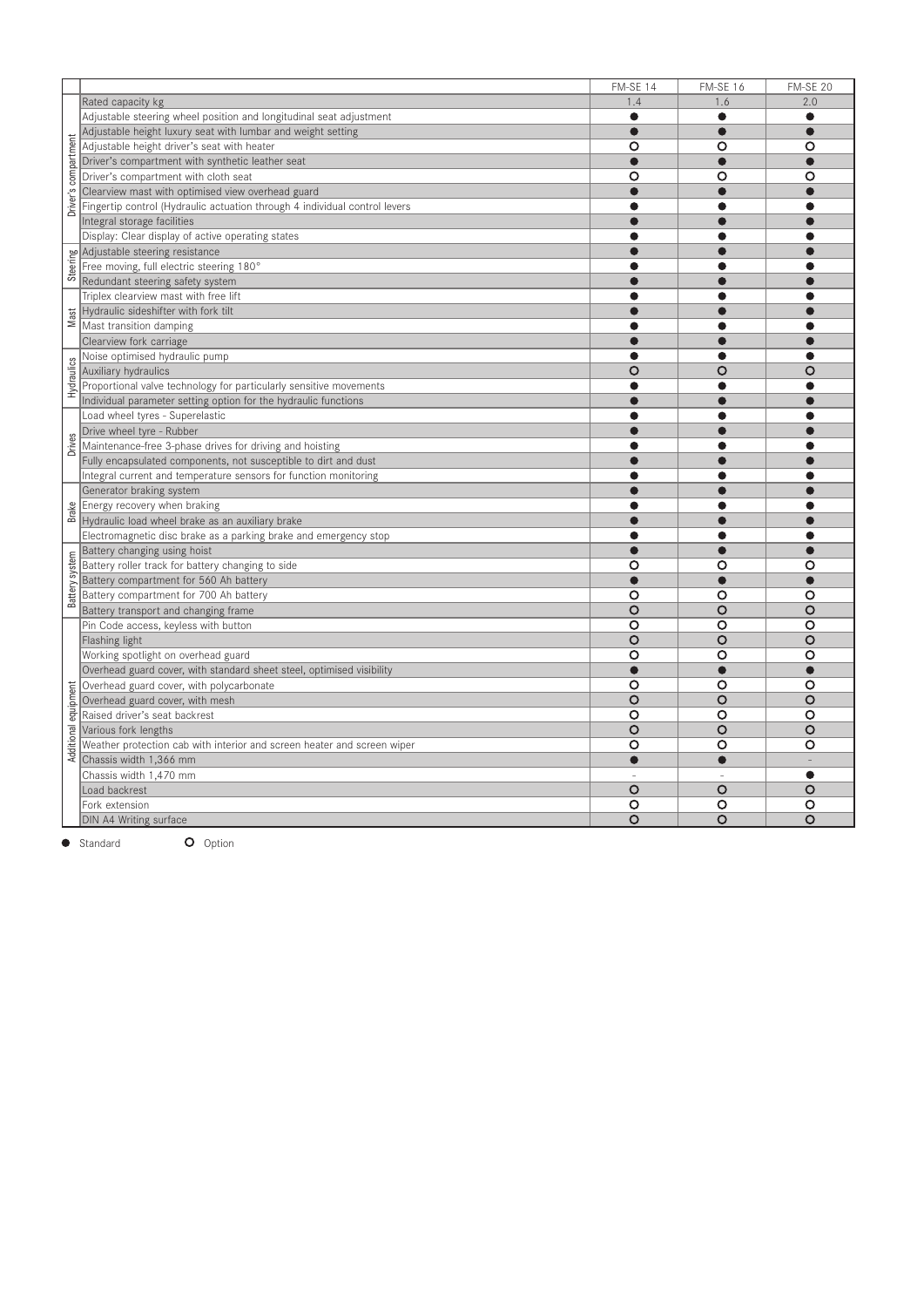| FM-SE 14/FM-SE 16       |                |         |      |      |      |      |      |      |      |      |
|-------------------------|----------------|---------|------|------|------|------|------|------|------|------|
| Mast tilt, forward/back |                | $\circ$ | 2/4  | 2/4  | 2/4  | 2/4  | 2/4  | 2/4  |      |      |
| Overall height          | i hi           | mm      | 2225 | 2491 | 2491 | 2925 | 2925 | 2925 |      |      |
| Free lift               | h <sub>2</sub> | mm      | 1361 | 1627 | 627  | 2061 | 2061 | 2061 |      |      |
| Lift                    | lhз            | mm      | 4955 | 5155 | 5755 | 6255 | 6655 | 6955 |      |      |
| Height, mast raised     | h <sub>4</sub> | mm      | 5695 | 5895 | 6495 | 6995 | 7395 | 7695 |      |      |
| <b>IFM-SE 20</b>        |                |         |      |      |      |      |      |      |      |      |
| Mast tilt, forward/back |                | $\circ$ | 2/4  | 2/4  | 2/4  | 2/4  | 2/4  | 2/4  | 2/4  | 2/4  |
| Overall height          | h.             | mm      | 2225 | 2491 | 2491 | 2925 | 2925 | 2925 | 3391 | 3391 |
| Free lift               | h <sub>2</sub> | mm      | 1361 | 1627 | 627  | 2061 | 2061 | 2061 | 2527 | 2527 |
| Lift                    | ıhз            | mm      | 4655 | 4655 | 5155 | 5755 | 6255 | 6655 | 6955 | 7455 |
| Height, mast raised     | h <sub>4</sub> | mm      | 5395 | 5395 | 5895 | 6495 | 6995 | 7395 | 7695 | 8195 |

 $\sqrt{4}$ 

Alternative masts available on enquiry

Hlift height h<sub>3</sub>+s +10 mm

# Capacities FM-SE 14, 16, 20

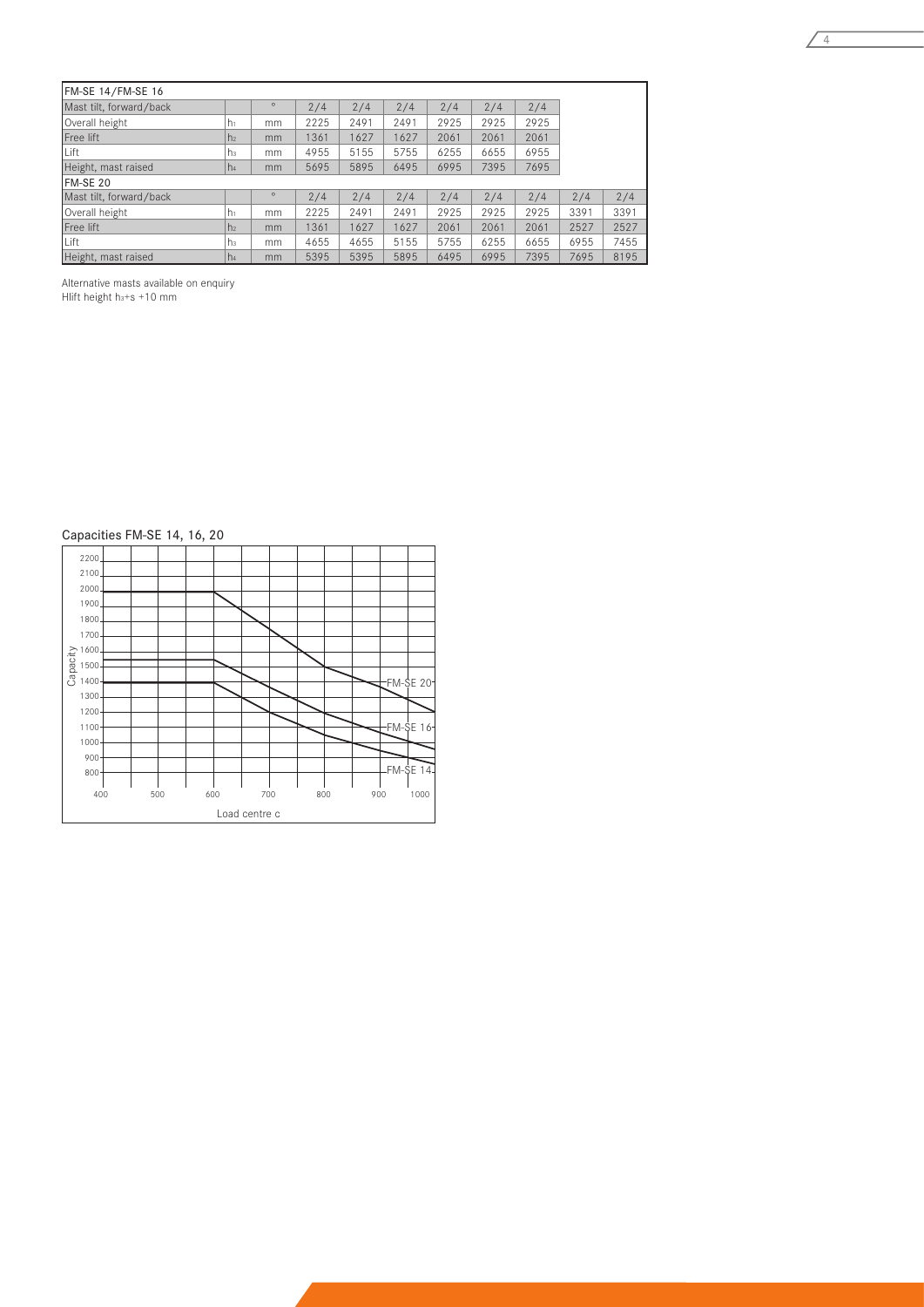#### **The requirement:**

Greater effectiveness in narrow warehouse areas with uneven floors. The solution for an extended range of use: an SE tyred moving mast reach truck for combined indoor and outdoor use.

#### **Flexible: the application.**

Individual application options thanks to SE tyres and large tyre diameter. Large floor clearance and superb traction allow individual use even on uneven and slippery floors. Short construction and moving mast reach principle for optimal warehouse utilisation. Weather protection cabs provide the best possible protection and safety in outdoor use.

#### **Ergonomic: the driver's compartment.**

Roomy driver's compartment with adjustable controls. Clear display to show all operating states. Luxury seat with adjustable height and lumbar adjustment. An open step, visible from above, allows trouble-free entry and exit. Individual storage facilities. Great safety due to optimised visibility of driver's overhead guard and the best all-round vision.

#### **Sensitive: operation.**

Four individual fingertip control levers for easy control of all hydraulic functions. Full electric 180° steering for easy, safe positioning. Proportional valve technology for especially quiet, quick and sensitive movement processes for a high turnaround of goods. Noise-optimised pump and motor unit.

#### **Safe: the braking system.**

Maintenance-free regenerative braking system with energy recovery and high efficiency. Greatest safety thanks to redundant fail-safe braking system. Electromagnetic brake as an emergency stop and parking brake.

# **Powerful: the maintenance-free drive.**

The 3-phase, maintenance-free drive motor provides energy recovery under braking, powerful acceleration and safe deceleration.

#### **Clear view: the mast.**

Triplex clear view mast with free lift and high rigidity for universal use. Mast tilt and fork sideshift as standard.

## **Adequate reserves: the battery.**

Simple maintenance due to battery push-out. Battery can be lifted out with a hoist, optional battery changing to the side with a roller track. High power reserves for single and multishift applications thanks to battery capacities up to 775 Ah.

## **A summary of the benefits:**

- Superb driving comfort due to damped drive unit and ergonomic driver's compartment.
- Flexible use in all warehouse areas thanks to SE tyres and large floor clearance.
- Optimal driving characteristics on uneven and wet floors.
- Individual adjustment lift heights up to 7455 mm and capacities from 1400 kg to 2000 kg.
- High availability and low service costs due to maintenancefree AC technology.